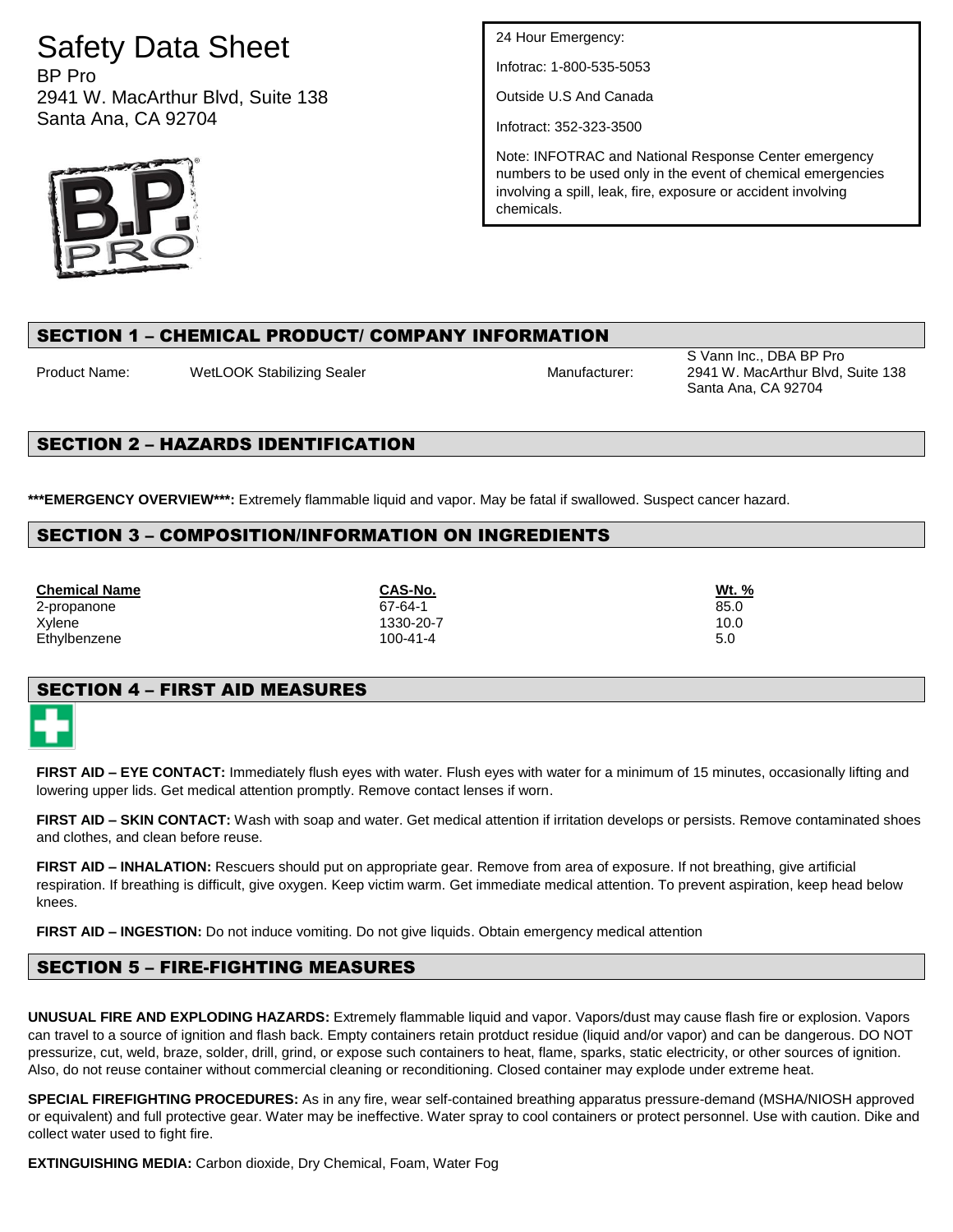### SECTION 6 – ACCIDENTAL RELEASE MEASURES

**STEPS TO BE TAKEN IN CASE MATERIAL IS RELEASED OR SPILLED:** Wear appropriate personal protective equipment. (See Exposure Controls/Personal Protection Section.) Eliminate all ignition sources. Prevent additional discharge of material if able to do so safely. Do not touch or walk through spilled material. Avoid runoff into storm sewers and ditches which lead to waterways. Ventilate spill area. Stay upwind of spill. Use only non-combustible material for clean-up. Use clean, non-sparking tools to collect absorbed materials. Collect spilled materials for disposal. Absorb spill with inert material (e.g dry sand or earth), then place in a chemical waste container. Recover by pumping (use an explosion proof or hand pump).

### SECTION 7 – HANDLING AND STORAGE



**HANDLING:** Use only in a well ventilated area. Avoid breathing vapor, fumes, or mist. Avoid contact with eyes, skin, and clothing. Material accumulates static charge (ignition source). When transferring, follow proper grounding procedures. Use spark-resistant tools. Do not load into compartments adjacent to heated cargo. Use explosion proof equipment. Always open containers slowly to allow any excess pressure to vent. Follow all MSDS/label precautions even after containers are emptied because they may retain product residues.

**STORAGE:** Keep away from heat, sparks, and flame. Containers can build up pressure if exposed to heat (fire). Store containers in a cool, well ventilated place. Keep container closed when not in use. Protect from direct sunlight. Material is a static accumulator which has the potential of forming ignitable vapor-air mixtures in storage tanks.

### SECTION 8: EXPOSURE CONTROLS/PERSONAL PROTECTION

#### **Ingredients with Occupational Exposure Limits**

| <b>Chemical Name</b>       | <b>ACGIH TLV-TWA</b> | <b>ACGIH-TLV STEL</b> | OSHA PEL-TWA | <b>OSHA PEL-CEILING</b> |
|----------------------------|----------------------|-----------------------|--------------|-------------------------|
| 2-Propanone                | 500ppm               | 750ppm                | $1000$ ppm   |                         |
| Parachlorobenzotrifluoride |                      |                       |              |                         |

#### **Personal Protection**



**Respiratory protection:** A NIOSH/MSHA approved air purifying respirator with organic vapor cartridge or canister may be permissible under certain circumstances when airborne concentrations are expected to exceed exposure limits.

**Skin Protection:** Wear impervious gloves to prevent contact with skin. Wear long sleeves when contact is likely to occur. Wear protective gear as needed – apron, suit, boots.

**Eye Protection:** Wear safety glasses with side shields (or goggles) and a face shield.

**Other Protective equipment:** Facilities storing or utilizing this material should be equipped with an eyewash facility and a safety shower.

**Hygienic practices:** Do not eat, drink, or smoke in areas where this material is used. Avoid breathing vapors. Remove contaminated clothing and wash before reuse. Wash thoroughly after handling. Wash hands before eating.

### SECTION 9 – PHYSICAL AND CHEMICAL PROPERTIES

Odor: Typical Typical Odor Threshold:

Appearance: Charles Liquid Charles Charles Physical State: Liquid Liquid Physical State: Density, g/cm3: N.D Freeze Point, F: N.D Viscosity: N.D Solubility in water:  $\blacksquare$  Partial  $\blacksquare$  Partial Explosive Limits, vol%:  $\blacksquare$  N.D Boiling Range, F: N.D – N.D – N.D Flash Point, F: 0 Evaporation Rate: <1(n-butyl acetate=1) Auto Ignition Temp., F: Vapor Density: >1 (air=1) Vapor Pressure: N.D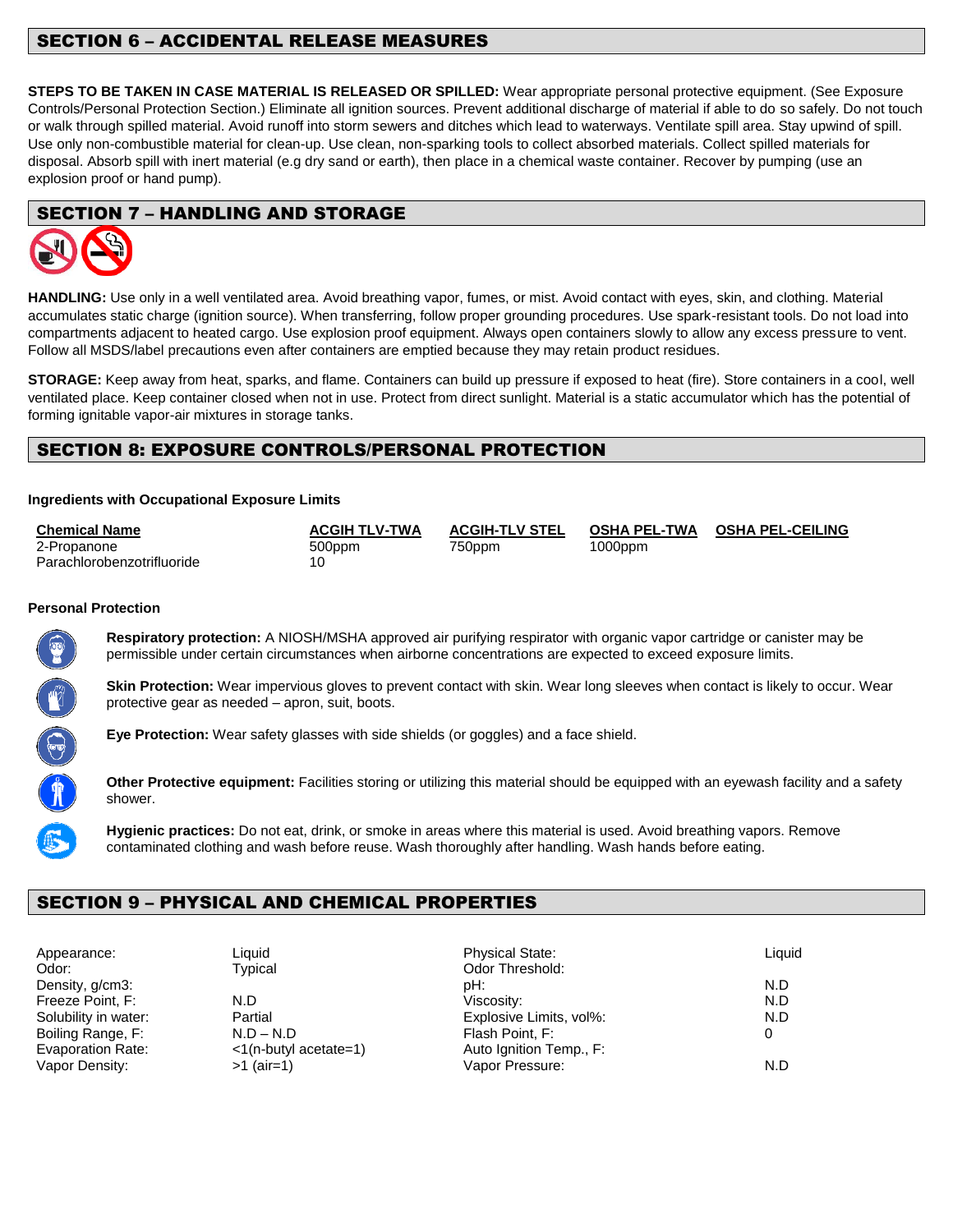### SECTION 10 – STABILITY AND REACTIVITY

#### **Stability:** N.D

**Conditions to avoid:** Avoid impact, friction, heat, sparks, flame, and source of ignition.

**Incompatibility:** Prevent contact with halogens. Prevent contact with inorganic acids. Prevent contact with strong oxidizing agents.

**Hazardous Decomposition products:** Toxic gases/fumes are given off during burning or thermal decomposition. During combustion carbon dioxide may be formed. During combustion carbon monoxide may be formed. Combustion can lead to the formation of ammonia.

#### **Hazardous Polymerization:** N.D

### SECTION 11 – TOXICIOLOGICAL INFORMATION



#### **Information on Toxicological Events**

**Effects of Overexposure – Inhalation:** Harmful if inhaled. Breathing in the material may irritate the mucous membranes of the nose, throat bronchi, and lungs. Vapors can cause irritation of the respiratory tract. High concentrations can cause headache, nausea, weakness, lightheadedness, and stupor (CNS Depression).

**Effects of Overexposure – Skin Contact:** Can be absorbed through skin and produce central nervous system effects. Causes skin irritation. Prolonged or repeated contact can result in defatting and drying of skin which may result in skin irritation and dermatitis (rash). Personnel with pre-existing skin disorders should avoid contact with this product.

**Effects of Overexposure – Eye Contact:** Causes eye irritation.

**Effects of Overexposure – Ingestion:** May be fatal if swallowed. Harmful or fatal if liquid is aspirated into lungs. Ingestion would likely cause gastrointestinal tract irritation. Ingestion may result in nausea, vomiting, diarrhea and restlessness. May cause dizziness and drowsiness and/or stupor.

**Effects of Overexposure – Chronic Hazards:** The International Agency for Research of Cancer has evaluated ethylbenzene and classified it as a possible human carcinogen (Group 2B) based on sufficient evidence for carcinogenicity in experimental animals, but inadequate evidence for cancer in exposed humans. Suspect cancer hazard. Significant exposure to this chemical may adversely affect people with chronic disease of the respiratory system, central nervous system, kidney, liver, skin, and/or eyes.

**Primary Routes of Entry:** Skin contact, Skin absorption, Inhalation, Eye Contact

#### **Acute Toxicity Values The Acute effects of this product have not been tested. Data on individual components are tabulated below:**

| CAS-No.   | Name According to EEC | LD50, mq/kq | $LC50$ , mg/L |
|-----------|-----------------------|-------------|---------------|
| 67-64-1   | 2-propanone           | 5800.0      | 120.0         |
| 1330-20-7 | Xvlene                | 4300.0      | 4554.0        |
| 100-41-4  | Ethylbenzene          | 3500.0      |               |

### SECTION 12 - ECOLOGICAL INFORMATION

**ECOLOGICAL INFORMATION:** No Information

## SECTION 13 – DISPOSAL CONSIDERATIONS



**For more guidance and information contact our Waste Services Division at (262) 658-4000.**

**Always Dispose of any waste in accordance with all local, state and federal regulations.** 

### SECTION 14 – TRANSPORT INFORMATION

**DOT Hazard Class:** 3

**DOT** Proper Shipping Paint Packing Group: The Packing Group: The Packing Group: The Packing Group: The Packing Group: The Packing Group: The Packing Group: The Packing Group: The Packing Group: The Packing Group: The Pack **DOT UN/NA Number:** UN1263 **ERG #:** 128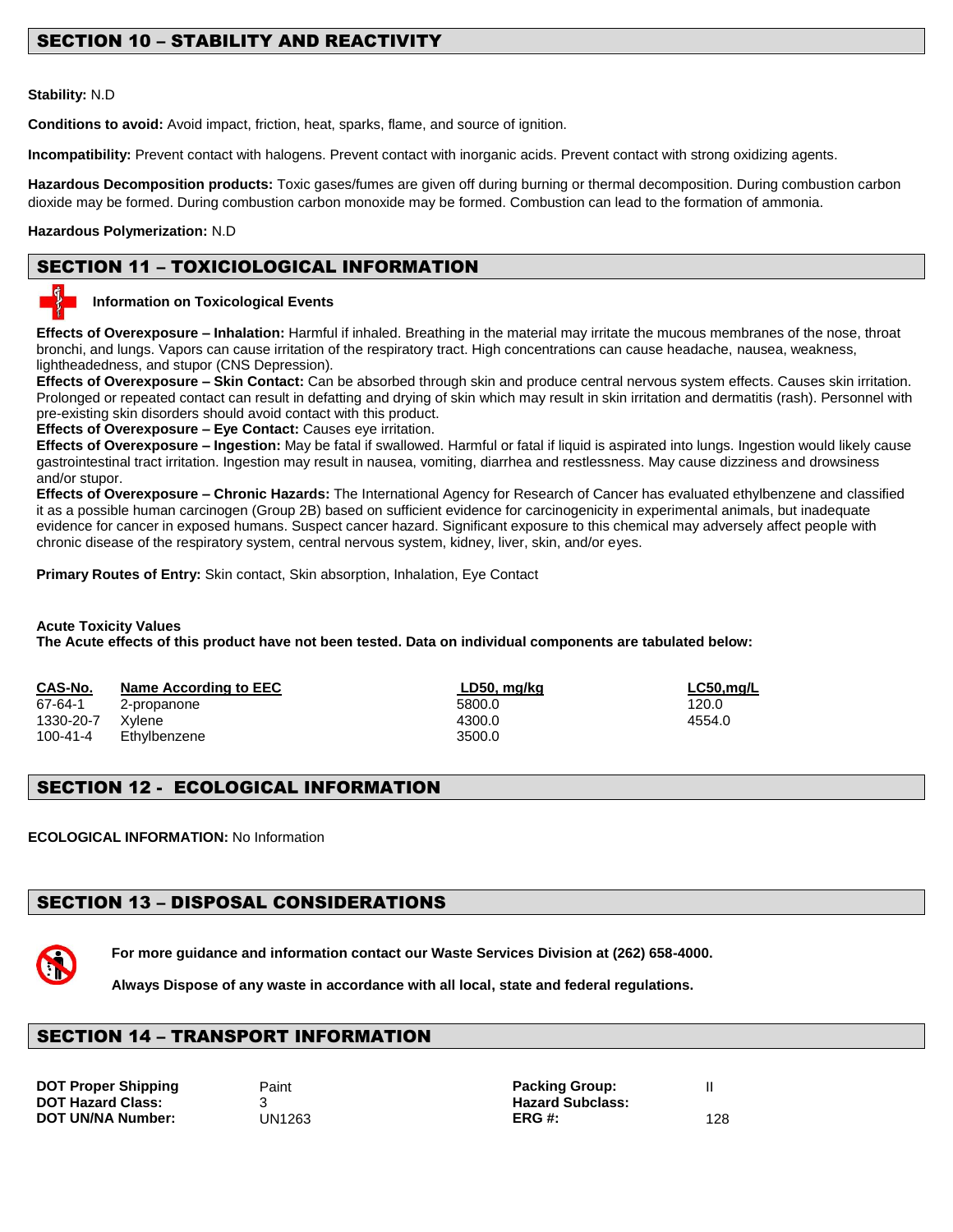### SECTION 15 – REGULATORY INFORMATION

### **U.S Federal Regulations:**

#### **CERCLA – SARA Hazard Category**

This product has been reviewed according to the EPA 'Hazard Categories' promulgated under Sections 311 and 312 of the Superfund Amendment and Reauthorization Act of 1986 (SARA Title III) and is considered, under applicable definitions, to meet the following categories:

Immediate Health Hazard, Chronic Health Hazard, Fire Hazard

#### **SARA Section 313:**

This product contains the following substances subject to the reporting requirements of Section 313 of Title III of the Superfund amendment and Reauthorization Act of 1986 and 40 CFR Part 372:

#### **Chemical Name: CAS Number:**

#### **Toxic Substance Control Act:**

All Components of this product are listed or are exempt from listing on the TSCA 8(b) inventory. If identified components of this product are listed under the TSCA 12(b) export notifications rule, they will be listed below.

### **US State Regulations:**

**New Jersey Right-To-Know:** The following materials are non-hazardous, but are among the top five components in this product:

| <b>Chemical Name:</b>                                          | <b>CAS Number:</b> |
|----------------------------------------------------------------|--------------------|
| Poly (methyl methacrylate/n-butyl metacrylate/metachrylic acid | 28262-63-7         |

#### **Pennsylvania Right to Know:**

The following non-hazardous ingredients are present in the product at greater than 3%

#### **Chemical Name: CAS Number:**

Poly (methyl methacrylate/n-butyl metacrylate/metachrylic acid 28262-63-7

#### **California Proposition 65 Carcinogens**

Warning: The following ingredients present in the product are known to the state of California to cause Cancer:

| <b>Chemical Name:</b> | <b>CAS Num</b> |
|-----------------------|----------------|
| Xvlene                | 1330-20-7      |

#### **California Propositions 65 Reproductive Toxins**

Warning: The following ingredients present in the product are known to the state of California to cause birth defects:

### **Chemical Name: CAS Number:**

Xylene 1330-20-7

### **International Regulations: As follows -**

#### **Canadian WHMIS:**

This MSDS has been prepared in compliance with Controlled Product Regulations except for the use of the 16 headings.

| <b>SECTION 16 - OTHER INFORMATION</b> |                 |                         |                |  |
|---------------------------------------|-----------------|-------------------------|----------------|--|
| <b>Revision Date:</b>                 | 4/20/2015       | <b>Supersedes Date:</b> | <b>New SDS</b> |  |
| Datasheet produced by:                | <b>EH&amp;S</b> |                         |                |  |

**HMIS Ratings:**

**Chemical Name: CAS Number:**

Xylene 1330-20-7